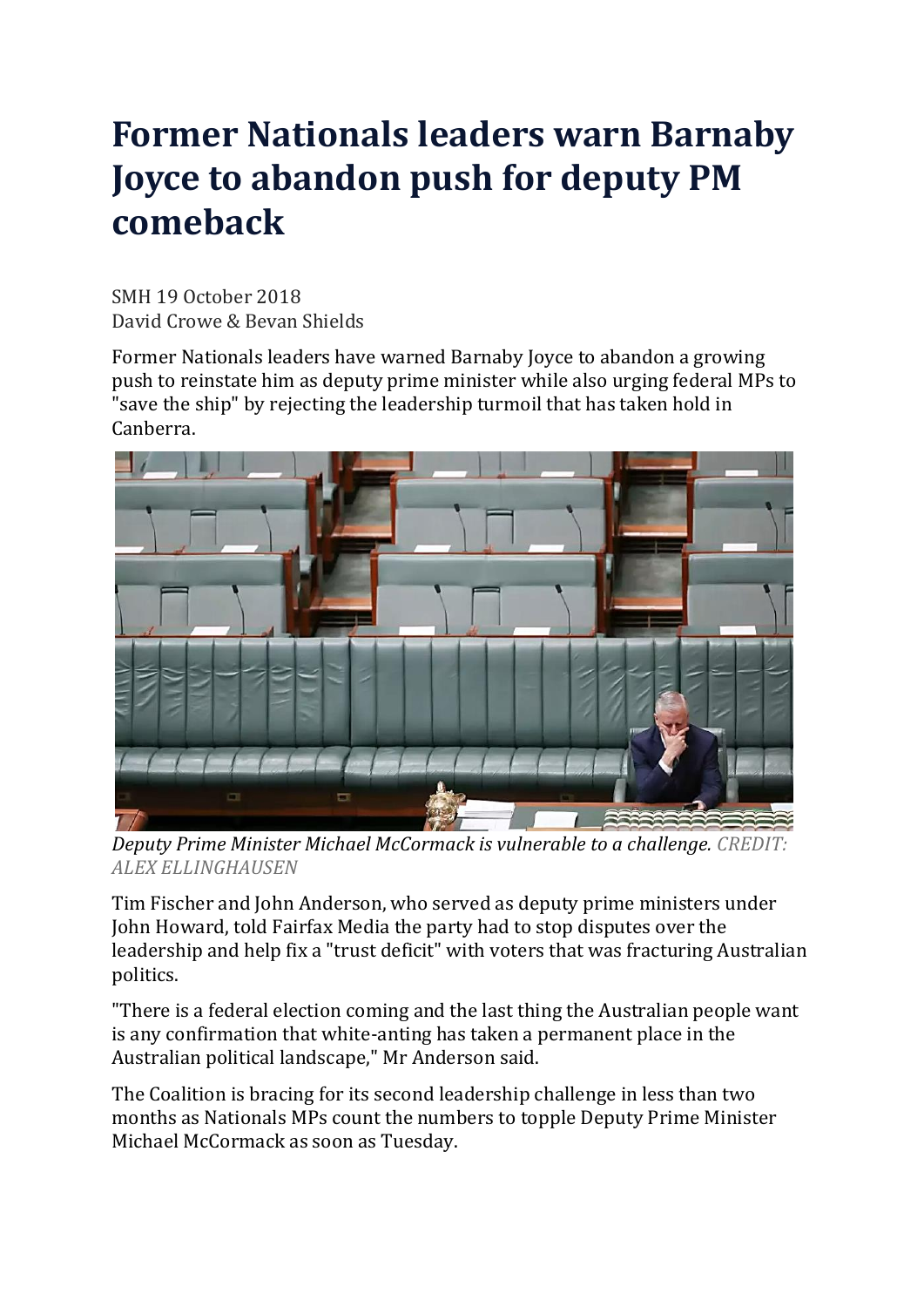The unrest has infuriated the Liberal Party, which is fighting to retain its [one-seat](https://www.smh.com.au/politics/federal/malcolm-on-the-move-turnbull-delays-return-home-and-avoids-byelection-20181017-p50a9n.html) [majority](https://www.smh.com.au/politics/federal/malcolm-on-the-move-turnbull-delays-return-home-and-avoids-byelection-20181017-p50a9n.html) at Saturday's crucial Wentworth byelection.



Michael McCormack speaks on leadership speculation *R***O NEWS** *After reports that Nationals MPs are counting numbers to potentially topple the Deputy Prime Minister, Michael McCormack fronts the media to address the leadership speculation.*

Mr McCormack insisted on Thursday his colleagues had not complained to him about his performance and his core supporters warned against a spill, saying it would be an electoral disaster to restore Mr Joyce just seven months after he resigned in disgrace over an affair with a staffer and a separate allegation of sexual harassment.

Mr Anderson likened the party to a ship in trouble ahead of the next election after the sudden resignation of Mr Joyce in February.

"It's really important that we recognise that it's very hard to pick up the baton when the captain on the bridge finds that he can't navigate the ship anymore and you unexpectedly find, having not been prepared because there was no reason to prepare for it, that you're in charge of the ship yourself," he said.

"He deserves the support of his fellow officers and they need to pull together now to save the ship, not argue over who is going to be the captain."

Mr Joyce has denied canvassing votes but his Queensland-based backers have been counting the numbers. MPs agitating for change have discussed forming a delegation to ask Mr McCormack to resign, fearing a wipeout in Queensland at next year's federal election.

Some of Mr McCormack's own supporters believe the Deputy Prime Minister could command just eight votes out of the 22-member party room if a spill is called when Parliament resumes next week. Another option being canvassed is a move in late November or early December.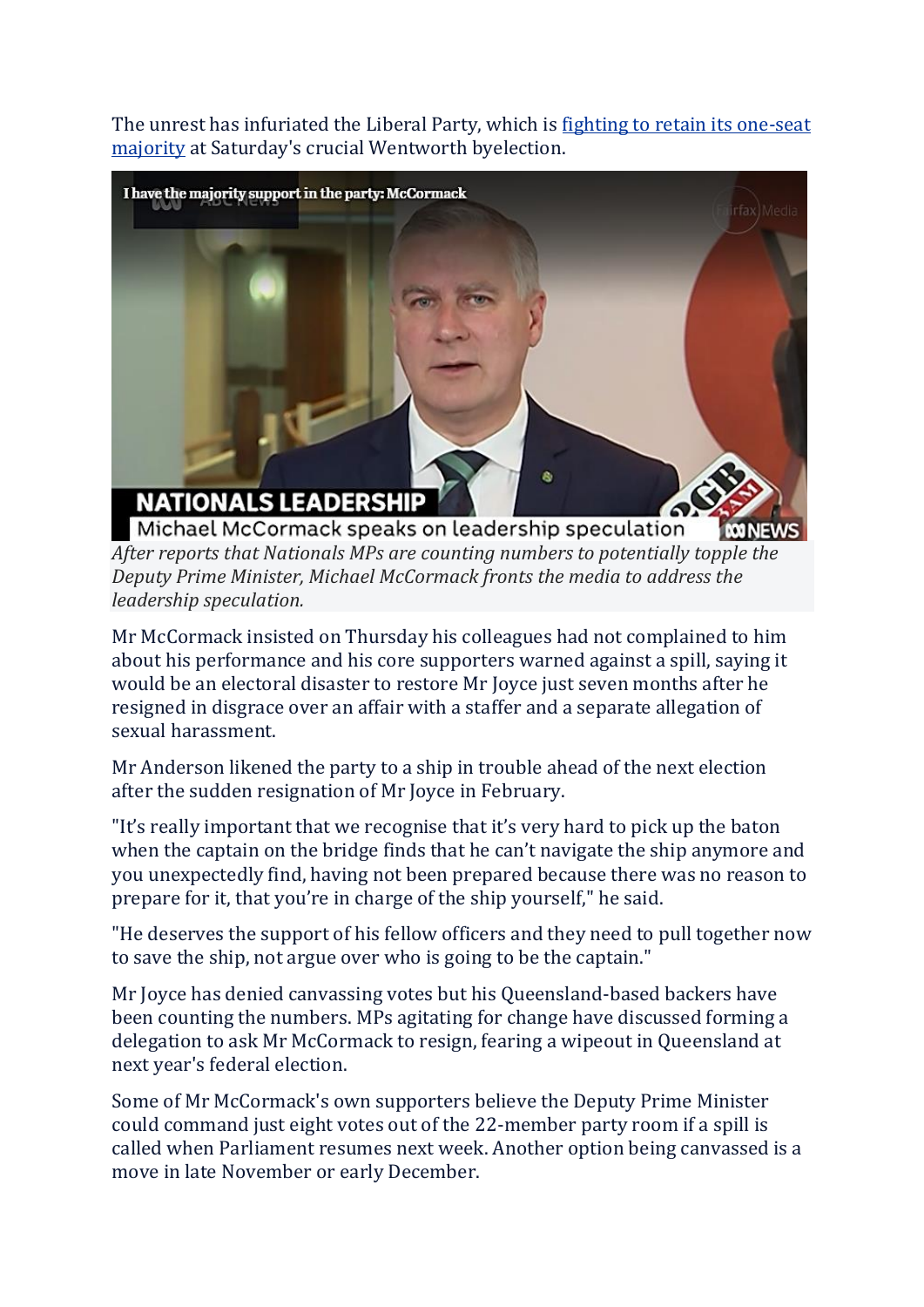"The fact is I have the majority support in the National Party," Mr McCormack said.

"Not one National Party member has come to me and said they're dissatisfied with anything."

Mr Fischer told Fairfax Media that Mr McCormack deserved more time to stamp his authority on the party and build his profile.

"Michael McCormack has covered more ground than I ever did in the seven months he has been leader and Deputy Prime Minister," Mr Fischer said.

"I think everyone should go back to their electorates, lie down and have a Bex.["](javascript:void(0);)



*Former deputy prime minister Barnaby Joyce in Question Time on Thursday. CREDIT: ALEX ELLINGHAUSEN*

A switch back to Mr Joyce would guarantee his return to cabinet and trigger a wider frontbench reshuffle just two months after Prime Minister Scott Morrison's new-look ministry was sworn in at Government House in Canberra.

Nationals senator John Williams said he had not been approached by any camp but acknowledged "someone" is leaking against the Nationals leader and likened the situation to pouring petrol on a fire.

"It grows and grows," he said.

The senator said he was "surprised" Nationals MP Michelle Landry had publicly predicted Mr Joyce would eventually return to the leadership.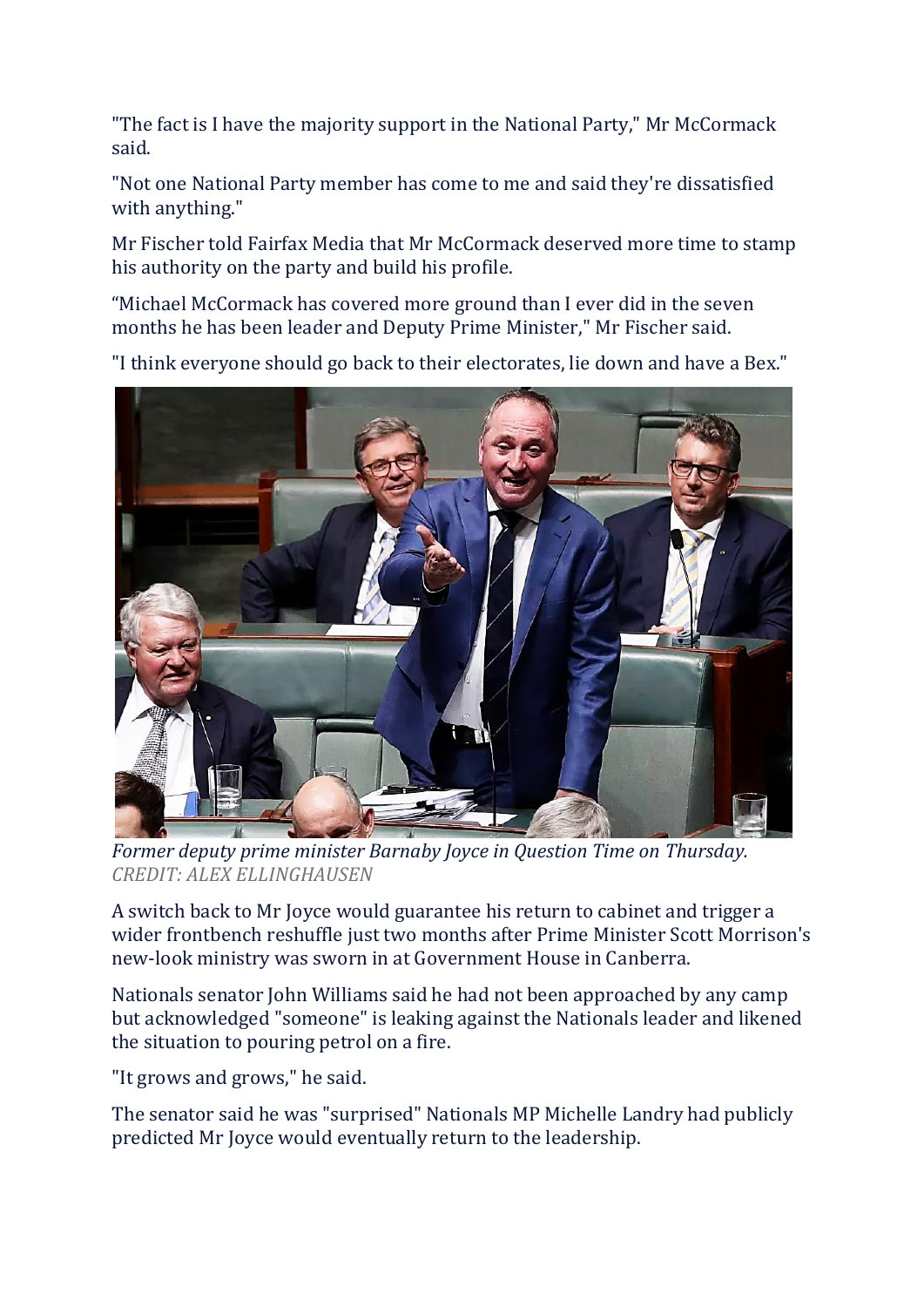"I think Michael needs time and he will get time, I have no doubt about that," Senator Williams said.

Agriculture Minister David Littleproud – who is widely viewed inside the government as a future Nationals leader – has ruled himself out of running in any spill.

Mr Fischer said a Nationals leader needed to be a unifying figure in all parts of the country, not just Queensland.

"I am backing Michael. I think he is off to a flying start. He needs to continue to step up in that role. And in so many ways it's important to bridge the very real Brisbane line," Mr Fischer said.



"There is a gap in what flies north of the Brisbane line versus what happens south of the Brisbane line.

"Until you learn how to come up with the right set of words that cuts through both sides of the Brisbane line, you will be done over, on nothing more so than the issue of multiculturalism."

Nationals deputy leader Bridget McKenzie said Nationals MPs had a tradition of waiting patiently for leaders to retire before they rose to the leadership.

Mr Anderson said Mr Joyce needed to recognise "what is required" if the Coalition was to have "any chance" at the next election.

"The enemy at the moment is an alternate government that will take this country back to the utterly failed policies of the 1950s and the 1960s," Mr Anderson said.

The former leader also pointed to wider fault lines in Australian politics.

"The trust deficit in the system of politics, our major institutions, the banks, the churches, the media and even academia today is very serious," he said.

"Western democracies have always depended on a high level of trust. There has to be confidence that people will do what they ought to do, not be coerced into what they should do.

"So we as Australians need to recognise that this is very serious and that, over the last five decades in particular, we have atomised and fractured our society.